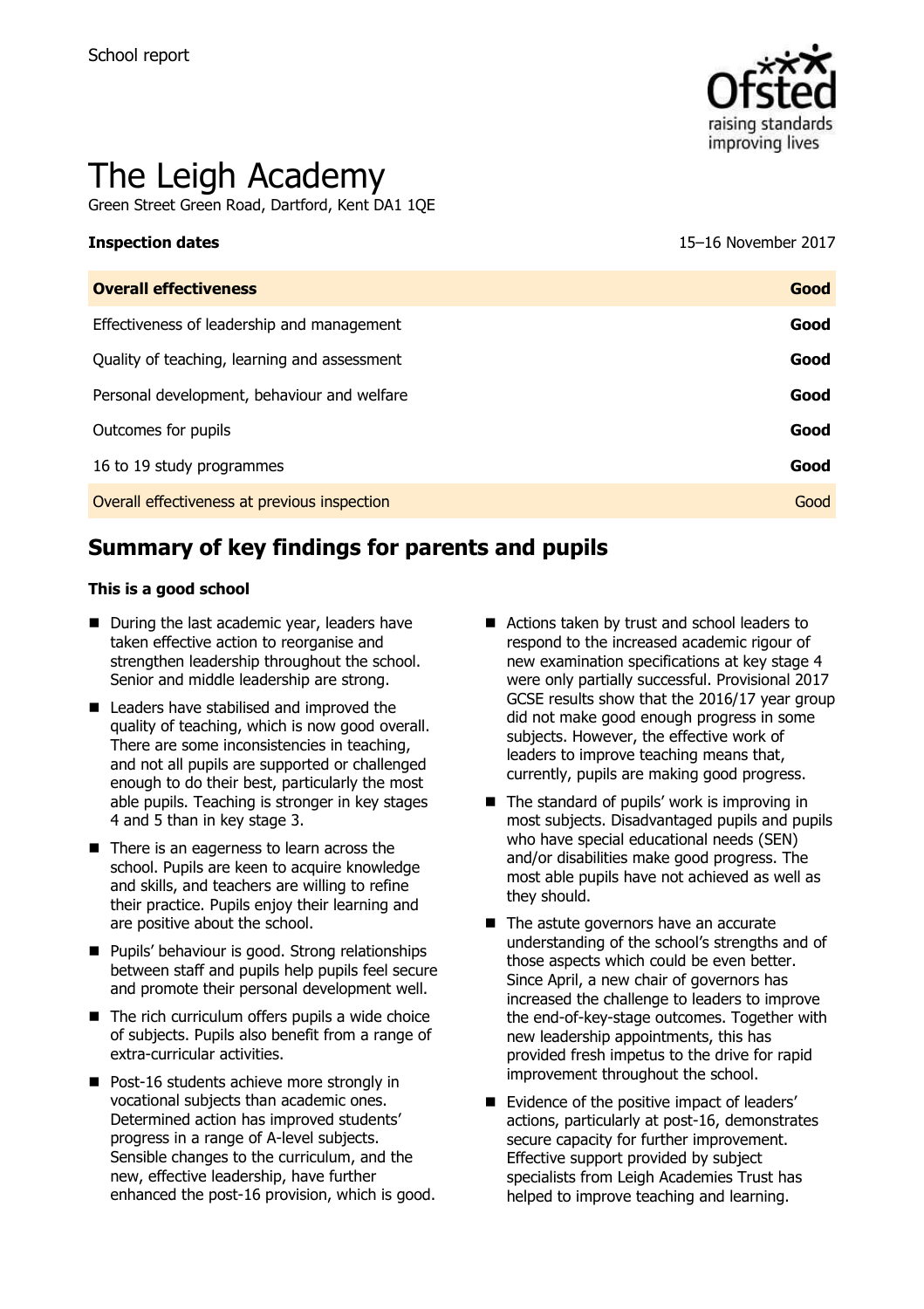

# **Full report**

### **What does the school need to do to improve further?**

- $\blacksquare$  Reduce the remaining inconsistency in the quality of teaching.
- Further raise achievement across the school, particularly that of the most able pupils.
- Strengthen leadership further through robust self-evaluation, including a sharper use of data to measure the impact of actions taken to improve pupils' progress.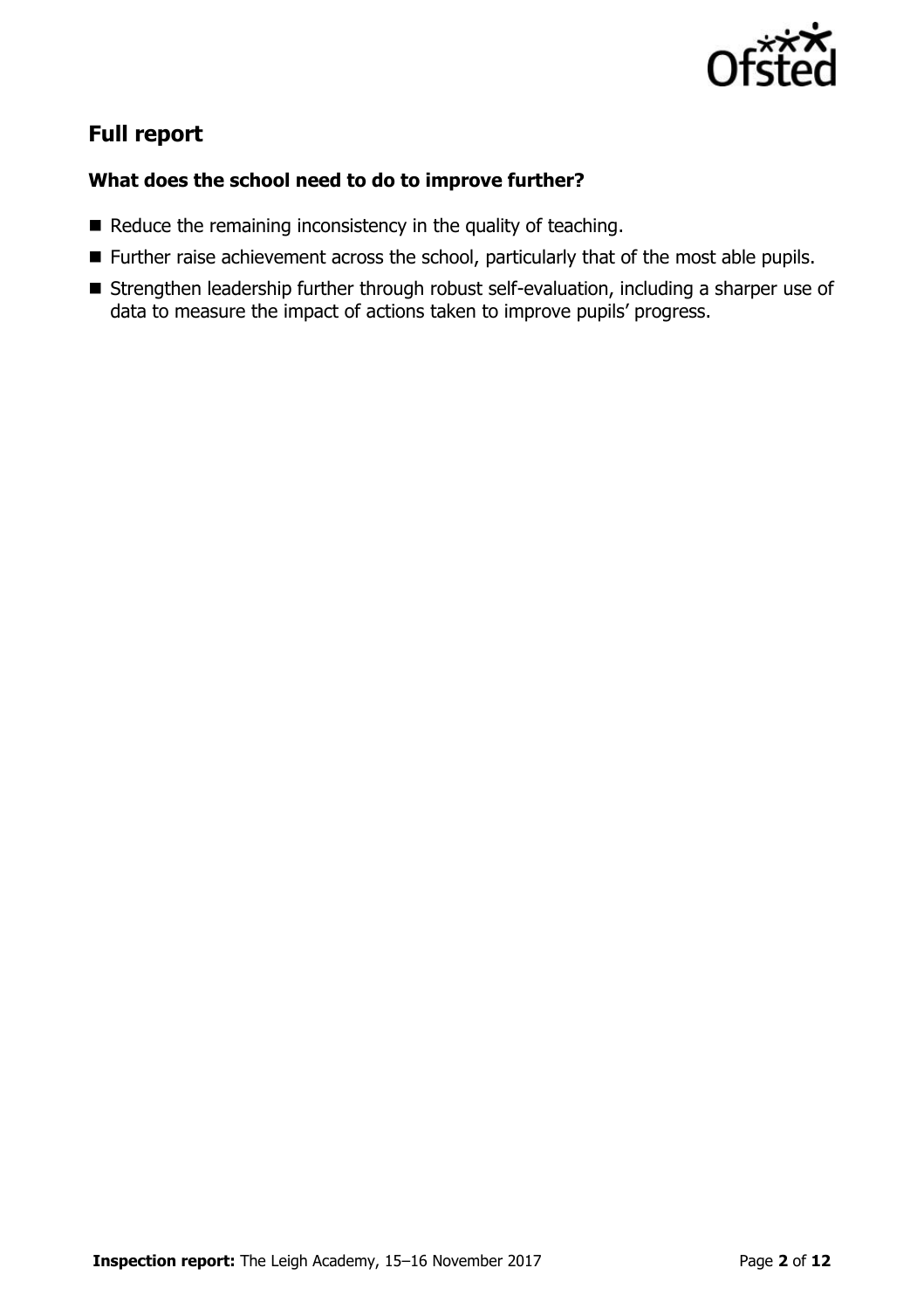

# **Inspection judgements**

#### **Effectiveness of leadership and management Good**

- The co-principals and leadership team are determined to provide a rich experience for pupils, which enables them to learn well and grow as individuals. Reorganisation of senior leadership roles and new appointments to the school during the last academic year are driving a renewed ambition for further improvement.
- Trust leaders have strengthened accountability throughout the school by reorganising the senior leadership responsibilities. The role of academy principal has been separated from leadership of the colleges within the school. This has helped the two co-principals to adopt a strategic focus across the school, and thus identify the priorities for improvement more precisely.
- The leaders of the four colleges are held accountable for the progress and well-being of the pupils in their college, as well as also having a whole-school responsibility. The newly appointed assistant heads of college provide additional support for pupils' pastoral care, as well as identifying and supporting pupils in danger of falling behind. This close attention to pupils' development, coupled with strong relationships within the colleges, fosters a sense of belonging which pupils enjoy and which helps them to feel safe and secure.
- Leaders, including governors, are passionate about providing a curriculum which inspires and motivates their pupils. Pupils are able to choose from a wide range of subjects, both at GCSE and in the post-16 provision. This is supported by high-quality, impartial careers advice. Originally founded as a technology college, the school provides a curriculum which retains a high proportion of vocational, practical and creative subjects. Commendably, pupils are also able to study for triple sciences and two languages. Most pupils take at least one language at GCSE. The curriculum is enriched by an extensive range of extra-curricular activities, well used by pupils, especially in sport, drama, music and art. Pupils told inspectors how much they also valued the extra catch-up sessions for all subjects.
- Leaders have taken a few years to adjust the curriculum and approaches to teaching to better meet the demands of the more academically rigorous key stage 4 examinations and new national performance measures. Outcomes in 2016 and 2017 show that, while pupils made good progress in some subjects, they did not make consistently good progress across the full range of subjects. However, changes to pupils' subject choices and improvements in teaching mean that current pupils in key stage 4 are making good progress, and the school's performance information indicates that Year 11 pupils are on track to perform better in next year's examinations.
- Provision for pupils' spiritual, moral, social and cultural development is strong and is embedded throughout the curriculum, particularly through personal, social, health and economic education lessons. Pupils are well prepared for life in modern Britain through the successful promotion of British values throughout the curriculum and a strong sense of equality.
- Leaders are realistic about the challenges they face to recruit and retain high-quality staff. The trust sensibly offers leadership development programmes and works closely with teacher-training providers to support trainee teachers and fill teaching vacancies.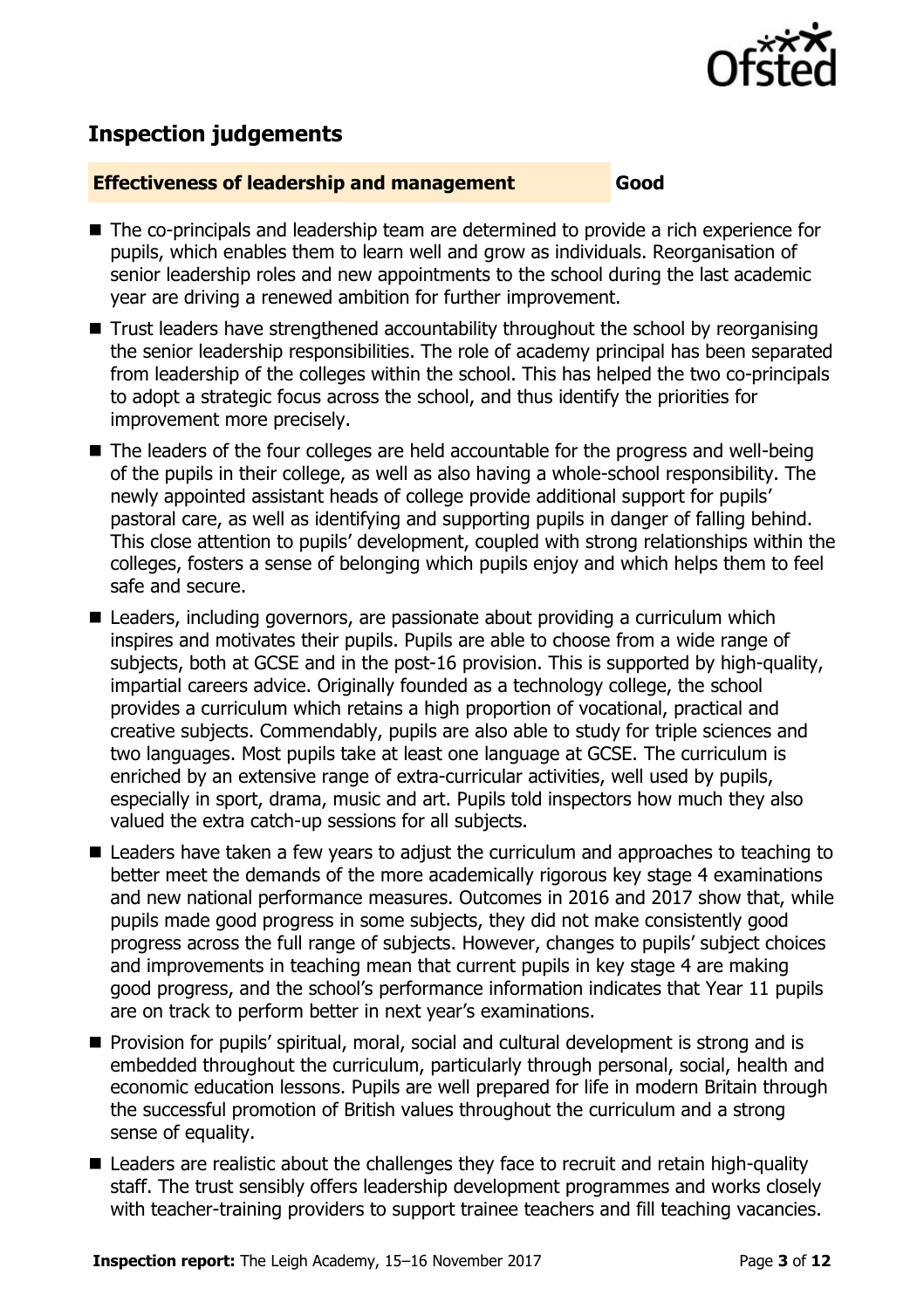

Over time, these strategies have stabilised teacher turnover and grown the school's own capable leaders, as well as attracting high-calibre leaders from elsewhere to join the school.

- Subject leaders show strong expertise and a determination to improve the quality of teaching and learning further. As a result of their higher expectations, teaching overall is good, although some variation in the quality of teaching persists across and within subjects. Some pupils still carry a legacy of previously poor teaching and require help to address misconceptions and gaps in their knowledge. The positive impact of subject leadership on the quality of teaching is greatest in post-16 and key stage 4, but pupils in some subjects in key stage 3 are sometimes insufficiently challenged and supported.
- Senior leaders are well aware of strengths and relative weaknesses in teaching and provide regular and successful training to improve the quality of teaching further.
- Throughout the school, staff are hard-working and committed to ensuring that pupils thrive, feel safe and gain the confidence they need to achieve well. Newly qualified teachers and those new to the school are well supported. Performance management systems make expectations clear, and leaders act decisively if these are not met.
- Additional funding for pupils who have SEN and/or disabilities is spent effectively to improve the progress of pupils. Leaders make sure that pupils who have SEN and/or disabilities are given appropriate support to address their learning needs.
- Leaders use pupil premium funding well to improve the progress, overall, of disadvantaged pupils currently in the school. However, the progress made by the most able pupils in the school, including the most able disadvantaged pupils, is lower than other groups.
- Of the parents who responded to Ofsted's online questionnaire, Parent View, most would recommend the school to other parents. The school is oversubscribed for admission into Year 7.

### **Governance of the school**

- $\blacksquare$  Members of both the trust and the local governing body are very proud of the achievements of the school. They are committed to providing an educational experience which motivates and inspires pupils and prepares them well for their next steps.
- Governors and trustees bring a wide range of experience to the different levels of governance within the trust. Governors are aware of the school's strengths and also areas which could be improved. They are ambitious for the school and have the necessary expertise to both support and challenge leaders.
- However, previously, governors and trust executive officers have held an overoptimistic view of the school's performance, based on local comparisons, rather than how their pupils' outcomes compare with other pupils with the same starting points nationally. The new chair of governors, appointed in April, has brought a renewed challenge to school leaders to improve end-of-key-stage outcomes. This is leading to a sharper evaluation of the impact of leaders' actions on the rates of pupils' progress.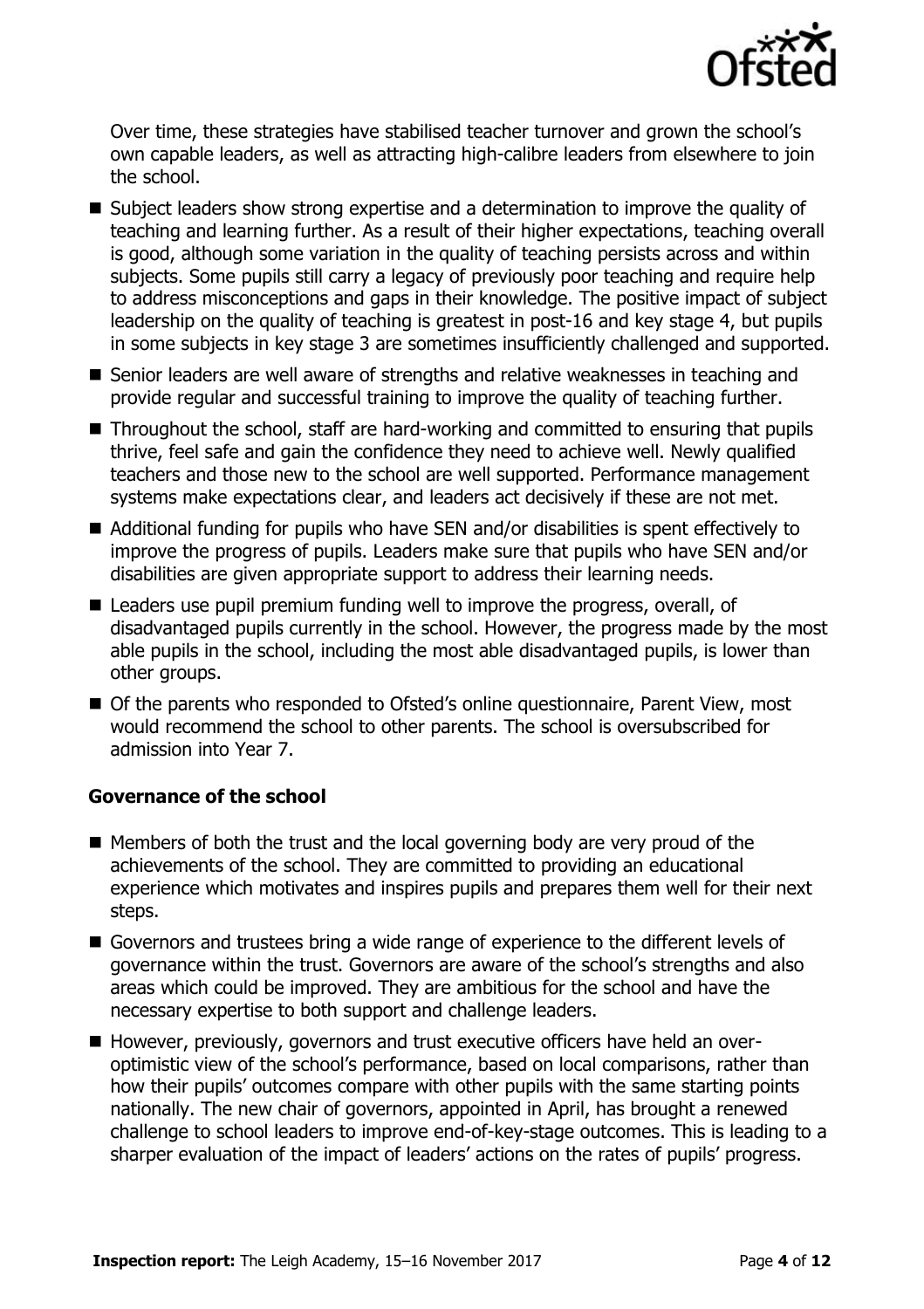

### **Safeguarding**

- The arrangements for safeguarding are effective.
- Leaders' emphasis on pupils' well-being has ensured a culture of safeguarding which permeates the school community. Safeguarding systems and practices are very well organised. Statutory procedures for checking the suitability of staff to work with children are efficiently managed.
- Leaders ensure that regular training and updates about safeguarding are effective. Staff have good communication with parents and other agencies should they be worried about a pupil. Pupils state that they feel safe and well cared for at school and there are adults they would talk to if they have any problems.

#### **Quality of teaching, learning and assessment Good**

- The quality of teaching and learning continues to improve and this has helped to drive up the achievement of current pupils. Enthusiastic teachers show strong subject knowledge and teach in a lively manner to engage pupils. Strong relationships between staff and pupils build high levels of trust. This encourages pupils to participate confidently in a range of activities that help them learn. Pupils are keen to learn and told inspectors how much they enjoy their lessons overall.
- Teachers plan together, using centrally produced subject resources as starting points. This consistency of approach helps pupils to learn securely. A range of activities enable pupils to maintain concentration. For example, in a Year 9 history lesson, pupils were fully engaged when investigating religion in Elizabethan times.
- Often, skilful questioning checks pupils' understanding and tackles misconceptions or gaps in pupils' prior knowledge. Teachers also use questions effectively to extend pupils, such as in a Year 10 French lesson, where pupils were guided well to use complex phrases and expressions. At other times, pupils are moved on to the next task before they have a secure understanding of the basic concepts.
- Teachers know their pupils well. They regularly check their pupils' progress through frequent assessments. There are examples of effective feedback from teachers, in line with the school's expectations. In these instances, pupils clearly understand what they have to do to improve and they act on this feedback. For example, pupils appreciate the precise advice given in art, which helps their understanding of composition. However, there are some instances when the assessment policy is not being used fully to help teachers plan the next steps in pupils' learning. In a few cases, pupils are not acting on the useful feedback given to improve their work.
- Where teaching leads to good progress, it takes close account of pupils' individual starting points and uses a range of strategies to meet their needs. However, where teaching is less effective, teachers do not consistently use assessment of pupils' progress to set work at an appropriate level. Sometimes, the most able pupils have to complete work at lower levels before going on to more challenging tasks, and so do not make as much progress as they are capable of. At other times, pupils are presented with challenging tasks which they are not yet equipped to tackle, or moved on too quickly, before they have a secure knowledge and understanding of the basics.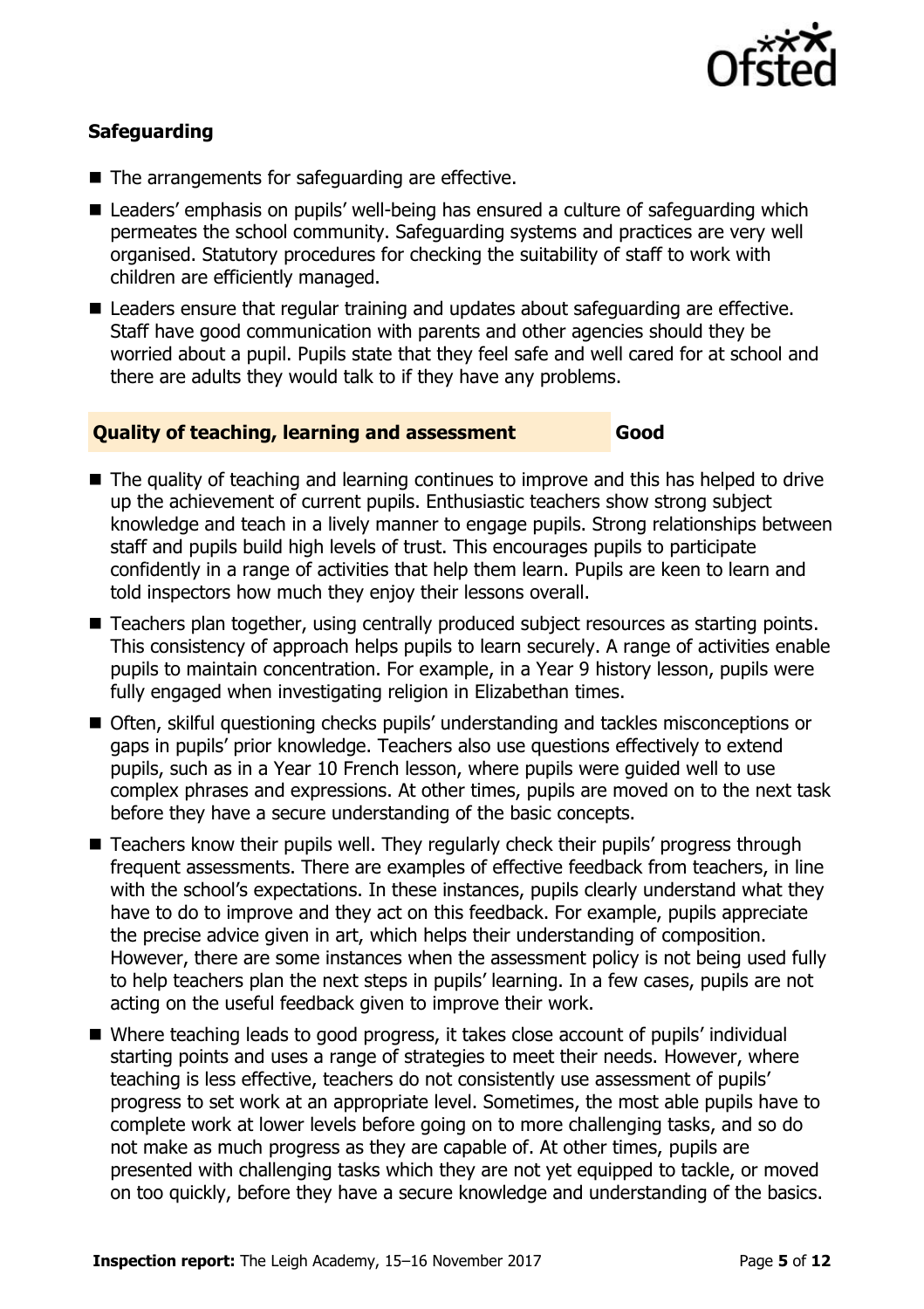

This is most evident in key stage 3.

■ In most lessons, pupils are fully committed to learning. They settle quickly and, due to the consistency of delivery across the school, know what to expect. In a few instances, when tasks are not well matched to pupils' starting points, pupils lose interest and lowlevel disruption slows progress. Most teachers use the behaviour policy consistently.

#### **Personal development, behaviour and welfare Good**

**Personal development and welfare**

- The school's work to promote pupils' personal development and welfare is good. It is a strength of the school. The 'small school' structure, where pupils belong to one of four colleges, enables staff to know pupils well and respond rapidly and effectively to any concerns.
- Pupils' welfare and well-being have a high priority in the school. Diversity and difference are celebrated. The school provides highly effective support to vulnerable pupils.
- **Pupils are proud of their school. They feel safe and are confident about saying what** they think in a trusting atmosphere. Pupils know who to turn to if they have any worries. They report that, on the few occasions bullying takes place, they are confident that it will be dealt with adequately.
- The 'healthy minds' programme engages pupils well in a range of personal, social and health topics. School leaders have also introduced a programme of resilience training, which is helping to improve pupils' self-confidence in overcoming difficulties they encounter.
- A high proportion of pupils participate in a broad range of extra-curricular activities. These enable them to express themselves creatively and also gain valuable experience of team spirit.
- **Pupils receive impartial and useful careers advice, information and quidance to support** their next stages of development.
- A small number of pupils attend alternative provision. The school tracks their attendance and progress regularly to ensure that the programmes support the pupils effectively.

#### **Behaviour**

- The behaviour of pupils is good. They wear their uniform with pride. The vast majority of pupils are polite and welcoming. Conduct around the school is orderly. Pupils are punctual to lessons and are ready to learn.
- The school's behaviour policy has been recently relaunched, taking account of the views of pupils, parents and staff. Pupils report that teachers apply the policy's expectations consistently. During lessons, the majority of pupils are attentive and work well together. When teaching does not sustain pupils' interest, the behaviour of a minority deteriorates, which slows other pupils' learning.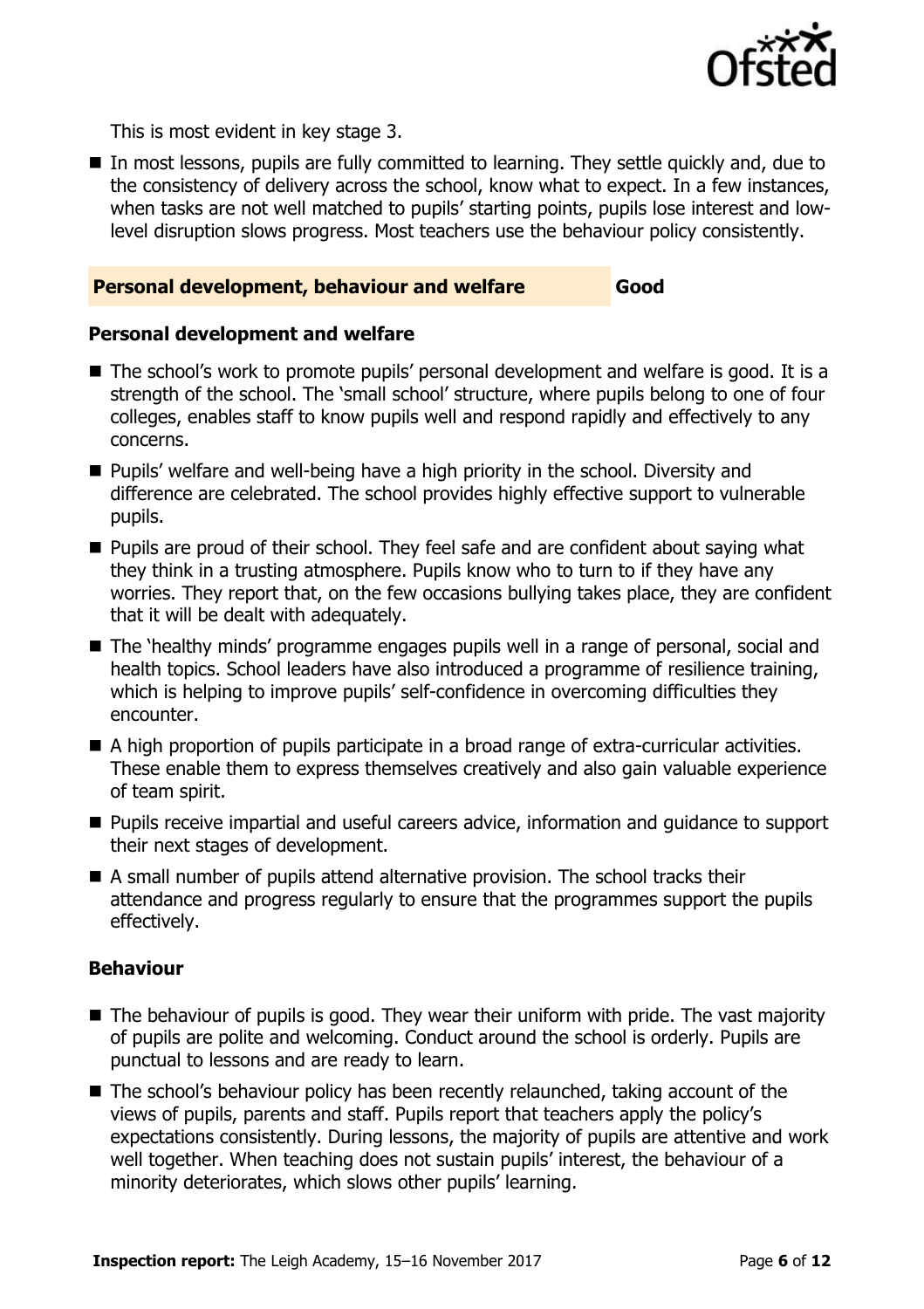

- **Pupils' attendance is just above the national average. The attendance of disadvantaged** pupils remains stubbornly below national levels for all pupils. Staff are using a range of strategies to encourage pupils to attend, with some individual successes.
- The level of exclusions has declined over the last few years as behaviour has improved.

#### **Outcomes for pupils Good**

- Outcomes are improving. Pupils start Year 7 with attainment similar to the national average. GCSE results in 2016 showed attainment and overall progress in line with pupils nationally. Even so, the published results did not take account of the high proportion of pupils who improved their grade when they retook English GCSE at the end of Year 11.
- **Provisional GCSE results for 2017 show that overall rates of progress of all pupils, and** disadvantaged pupils, were below those of all pupils nationally. However, subject leaders have carefully analysed the performance of pupils in the 2017 examinations and taken rapid action to adjust teaching. This has already improved the standard of work of current Year 11 pupils. Evidence from the school's performance information and work in books show that Year 11 pupils are making good progress.
- **Pupils' progress by the end of key stage 4 has not been consistently strong across the** curriculum. This is due to a number of factors. Leaders were committed to enabling pupils to study a wide range of vocational and creative subjects, which do not all contribute to the school's performance and accountability measures. The legacy of some weaker teaching limited pupils' achievement in some subjects, such as science. Previously, some of the strategies used to respond to new GCSE subject specifications which demand greater academic rigour were less effective than others. Necessary changes to teaching approaches have now been introduced. There is also some variability in attainment this year as a result of changes to the mathematics and English qualifications and numerical grading.
- Standards are rising across the school in many subjects as a result of sharper leadership and better teaching. The school's performance information, along with work seen during the inspection, shows that outcomes are rising and, overall, progress is good. Progress made by disadvantaged pupils is similar to that made by other pupils.
- Rates of progress vary between and within subjects and between year groups. Some pupils in Years 7 and 8 are not building rapidly on the skills and knowledge they brought from primary school. However, their positive attitudes to learning and the improving quality of teaching enable them to progress steadily.
- Pupils who have SEN and/or disabilities generally make good progress, due to highquality provision. Effective support and intervention organised by the SEN coordinator meet pupils' learning needs well. Catch-up funding is used well to ensure that pupils who started Year 7 below national levels in English and mathematics make accelerated progress. Pupils who speak English as an additional language make strong progress.
- The development of pupils' literacy skills is a clear priority and every opportunity is taken across the curriculum to promote pupils' verbal and writing skills. Pupils read with confidence during lessons and in tutor time. In lessons, pupils of all ages are able to explain their thinking clearly.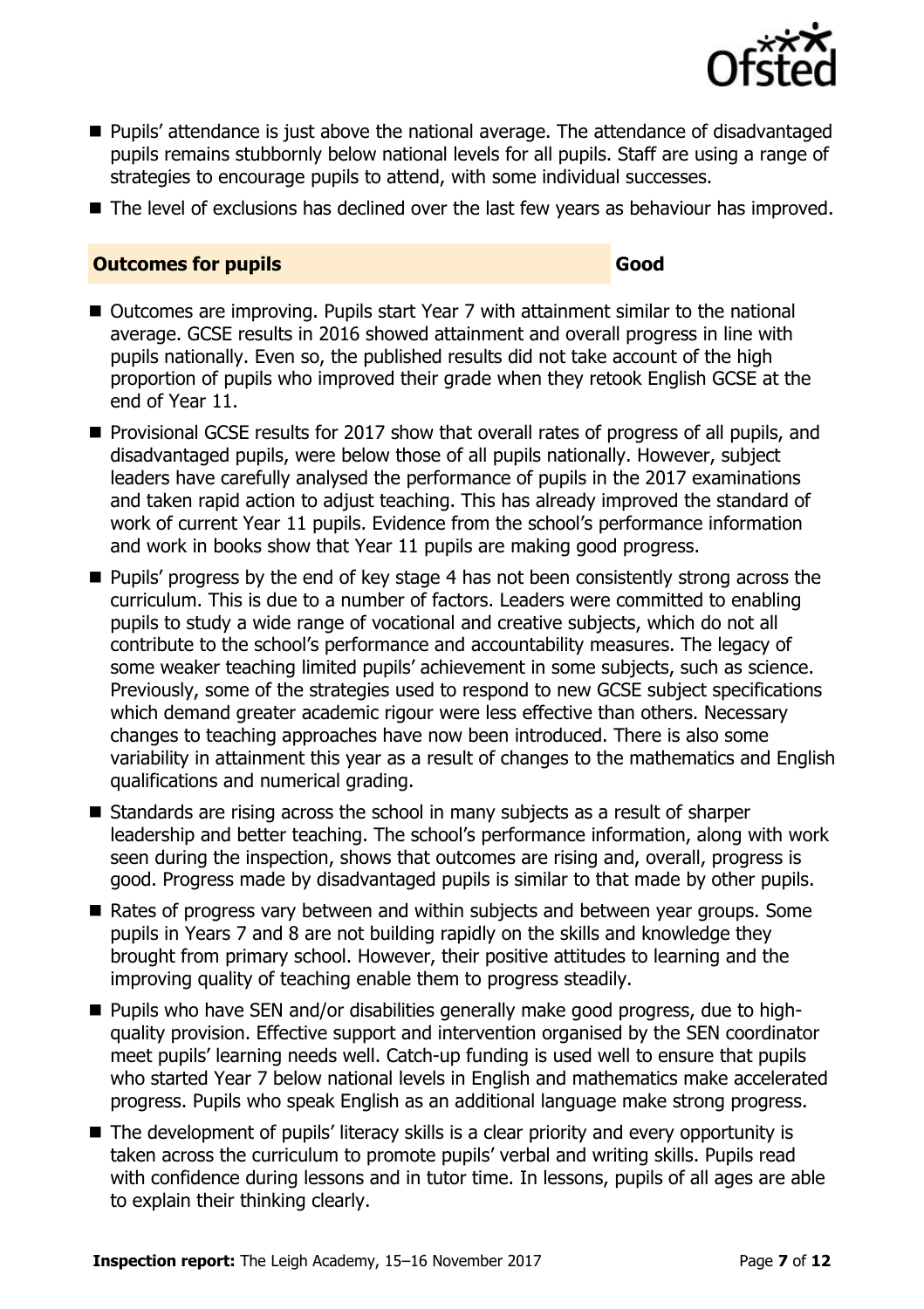

■ The most able pupils, including the most able disadvantaged pupils, make slower progress than other groups in the school. Work seen in lessons and in books shows that some of the most able pupils could be further stretched and challenged.

#### **16 to 19 study programmes Good**

- At the end of 2016, the school met both the academic and vocational minimum standards. Students made strong progress in vocational subjects. Provisional information about 2017 outcomes shows that students continued to make strong progress in vocational subjects. Progress in academic subjects was much weaker but the overall performance in academic subjects improved, compared with 2016 results, although it remains below national comparisons.
- Leadership of the post-16 provision has become more stable. The new leader, in post since April, has increased expectations and rigour, including checking that students are well qualified for the courses they choose to study at post-16. Previously, some students with lower GCSE results did not achieve well on some A-level courses.
- Leaders have sensibly redesigned the post-16 curriculum to more appropriately build on pupils' starting points, interests and aspirations. Some less successful subjects have been discontinued and new ones introduced. From September 2017, over 80 students in Year 12 are following some International Baccalaureate courses, in addition to a range of vocational courses and A-level courses, which now have higher entry thresholds. Some students follow courses at other schools within the trust and this widens their choices further.
- The proportion of students who improve their grades when they retake GCSE English at post-16 is higher than national levels. The proportion who improve their GCSE grade in mathematics is in line with national levels.
- Teaching in the post-16 provision is good overall. During the inspection, teachers' secure subject knowledge and skilful questioning were effectively extending students' learning. However, there is variation between subjects. Performance management and effective subject training for teachers have led to improvements in some subjects, but leaders know that there is more to do.
- $\blacksquare$  Regular, impartial careers advice enables students to be well prepared for the future. Participation in work experience is extensive. An increasing number of pupils are achieving their first choices in higher education, apprenticeships, training or employment.
- During their time in post-16 provision, students are provided with a range of experiences and opportunities that enable them to develop well. Students value the care and advice they receive, although they would like better provision for private study. A high proportion stay on from Year 12 to Year 13.
- Students' behaviour in post-16 provision is good. Students have positive relationships with their teachers and peers. Students are good role models for younger pupils and enjoy supporting them in a variety of ways.

## **School details**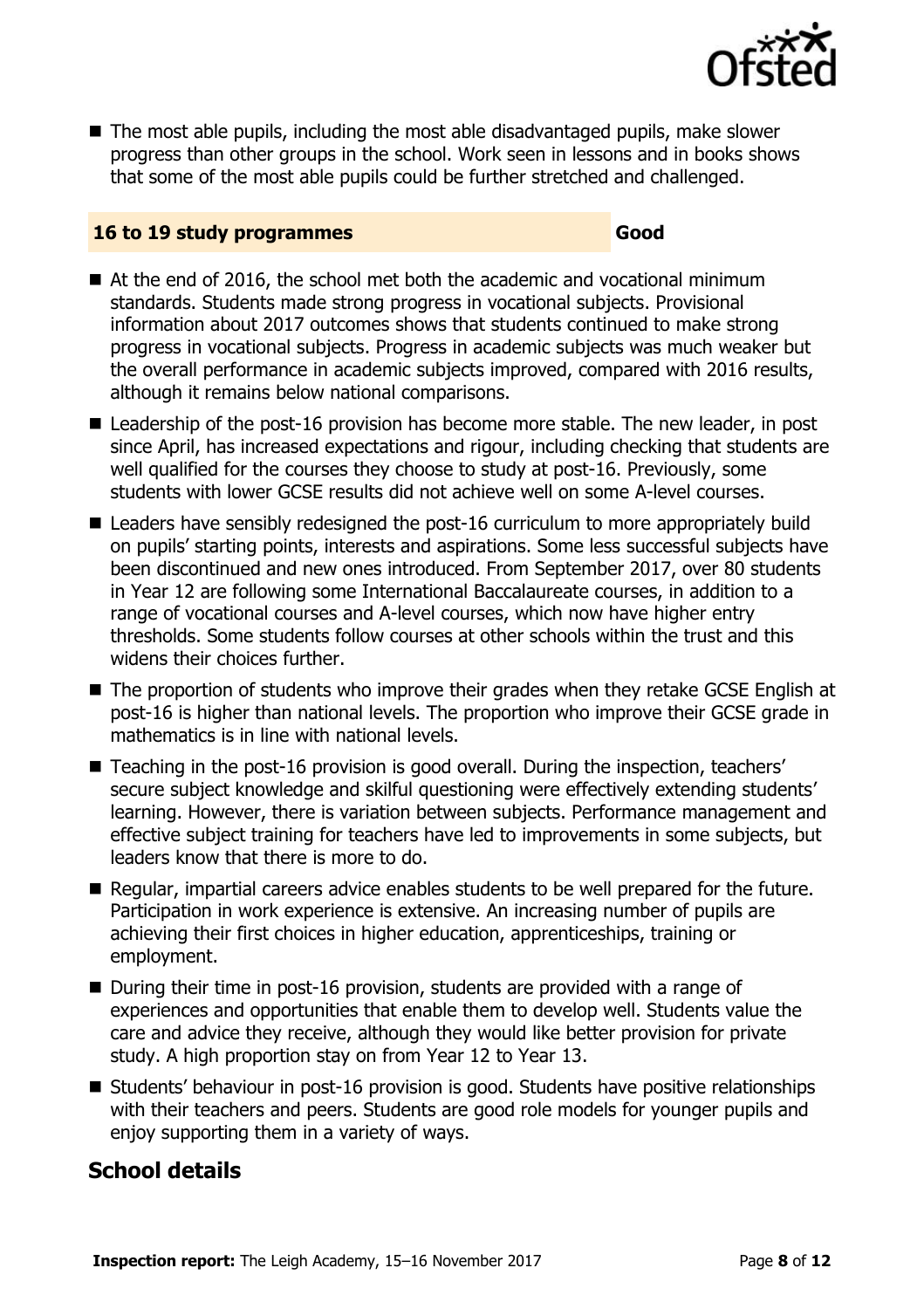

| Unique reference number | 135297   |
|-------------------------|----------|
| Local authority         | Kent     |
| Inspection number       | 10041457 |

This inspection of the school was carried out under section 5 of the Education Act 2005.

| Type of school                                           | Secondary (non-selective)     |
|----------------------------------------------------------|-------------------------------|
| School category                                          | Academy sponsor-led           |
| Age range of pupils                                      | 11 to 19                      |
| Gender of pupils                                         | Mixed                         |
| Gender of pupils in 16 to 19 study<br>programmes         | Mixed                         |
| Number of pupils on the school roll                      | 1,425                         |
| Of which, number on roll in 16 to 19 study<br>programmes | 238                           |
| Appropriate authority                                    | Board of trustees             |
| Chair                                                    | Robert Findlay                |
| Co-principals                                            | Julia Collins and Faye McGill |
| Telephone number                                         | 01322 620 400                 |
| Website                                                  | www.leighacademy.org.uk/      |
| <b>Email address</b>                                     | info@leighacademy.org.uk      |
| Date of previous inspection                              | 9-10 May 2013                 |

### **Information about this school**

- The Leigh Academy was one of the founding members of the Leigh Academies Trust in 2008. Governance of the school is through the Leigh Academy Board and the Leigh Academies Trust board.
- The school meets requirements on the publication of specified information on its website.
- The school complies with Department for Education guidance on what academies should publish.
- The school is larger than the average-sized mixed secondary school. It is in an area where there are a number of grammar schools which recruit some of the most able pupils. The school is divided into four colleges internally, and younger pupils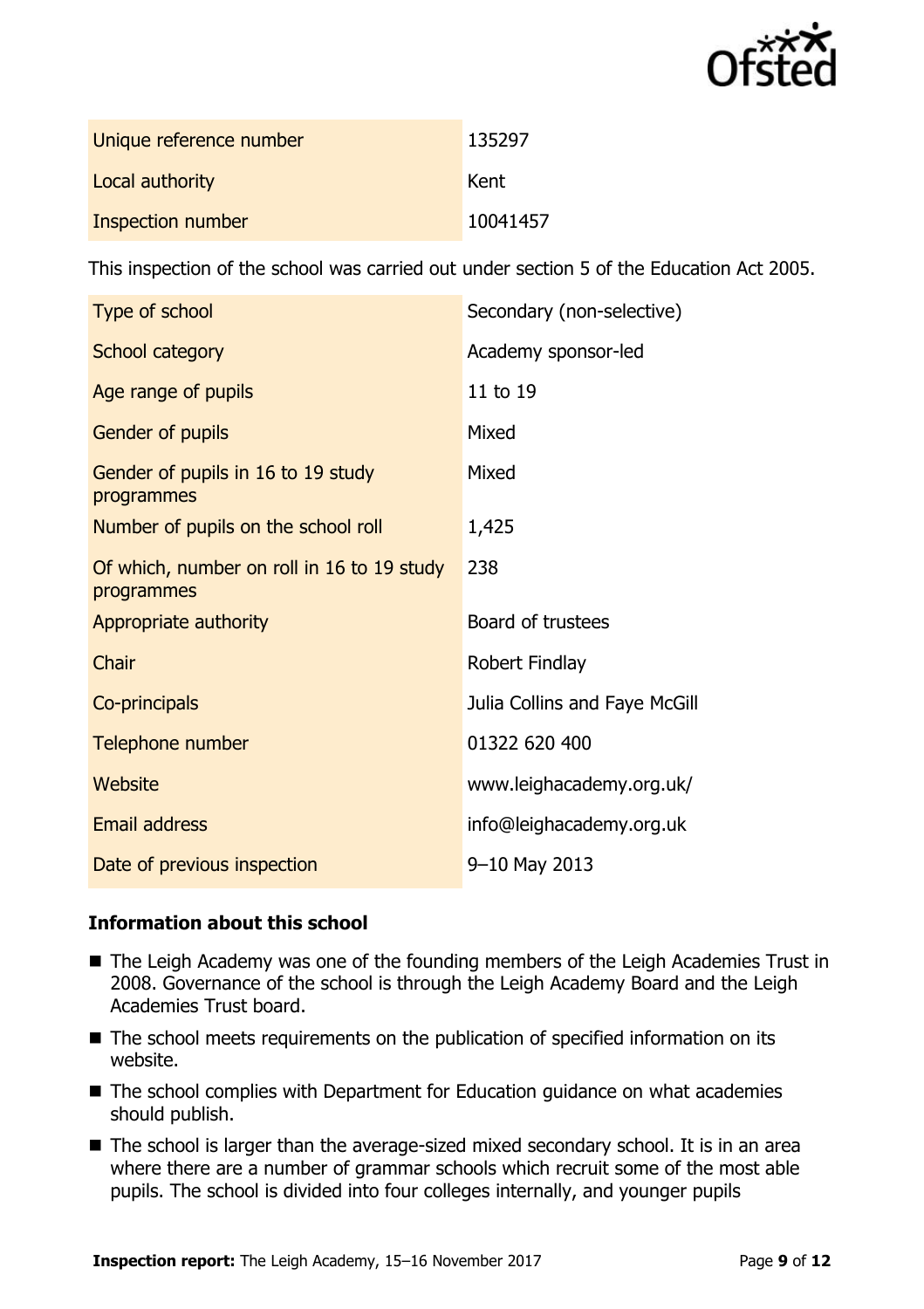

experience some of their lessons within their college.

- The school shares expertise and accesses training and support across other schools in the Leigh Academies Trust.
- $\blacksquare$  The proportion of boys is higher than the national average.
- The majority of pupils are from White British backgrounds.
- The proportion of pupils from multi-ethnic groups and who speak English as an additional language is below the national average.
- The proportion of pupils who have SEN and/or disabilities is similar to the national average.
- $\blacksquare$  The proportion of disadvantaged pupils is similar to the national average.
- A small number of key stage 4 pupils attend alternative provision at the North West Kent Alternative Provision and the Health Needs Hub.
- A small number of post-16 students receive part-time education at other academies within the trust.
- The school has a local-authority-funded unit for hearing impairment. There are currently four pupils in this.
- The school meets the government's floor targets, which set the minimum expectations for pupils' attainment and progress.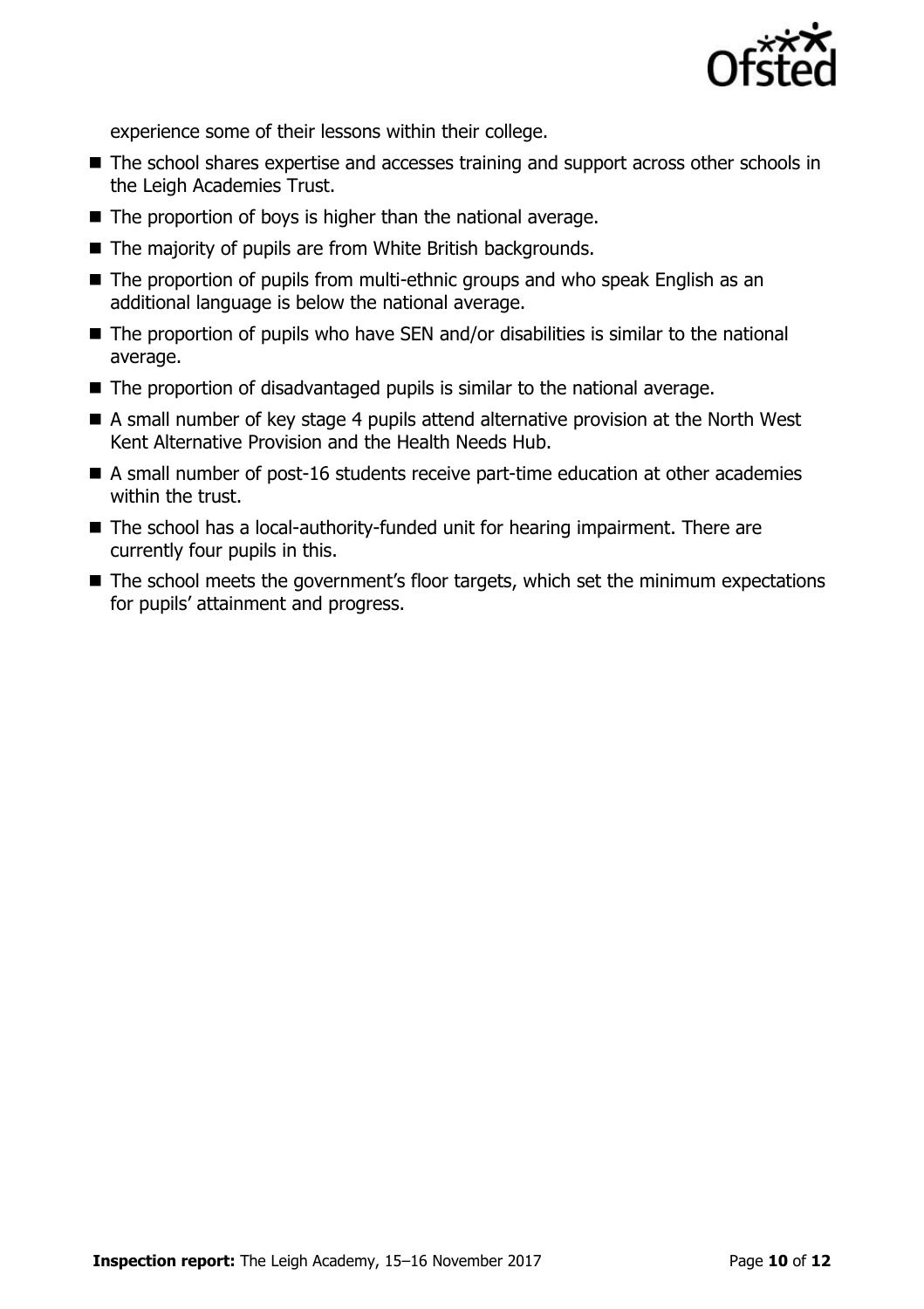

# **Information about this inspection**

- Inspectors observed pupils' learning in 56 lessons across a range of year groups from Year 7 to Year 13. Nineteen of these were jointly observed with senior leaders. Inspectors visited a number of other classes.
- Inspectors looked at a range of pupils' work in lessons and a further selection of pupils' books were scrutinised. Pupils' behaviour was observed in lessons, around the school and during breaktimes.
- Inspectors held meetings with the chief executive officer and deputy chief executive officer, the co-principals, other senior leaders, groups of middle leaders, teachers, governors and a board member of the trust.
- Inspectors took into account 99 responses to the confidential questionnaires received from staff and also met with individuals and groups of staff.
- The views of pupils were taken into account and inspectors met with groups of pupils, including sixth-form students.
- Inspectors considered the views of parents, taking into account 68 responses to the online Ofsted parent questionnaire, Parent View, including 44 free-text responses.
- Inspectors evaluated key documents, including the school's strategic planning documents, minutes of meetings, including governor and board meetings, reports of attendance and behaviour and records relating to pupils' safety and academic progress.

#### **Inspection team**

| Theresa Phillips, lead inspector | Her Majesty's Inspector |
|----------------------------------|-------------------------|
| Emma Sanderson                   | Her Majesty's Inspector |
| <b>Steve Baker</b>               | Ofsted Inspector        |
| <b>Keith Pailthorpe</b>          | Ofsted Inspector        |
| <b>Eliot Hodges</b>              | Ofsted Inspector        |
| <b>Anne Turner</b>               | Ofsted Inspector        |